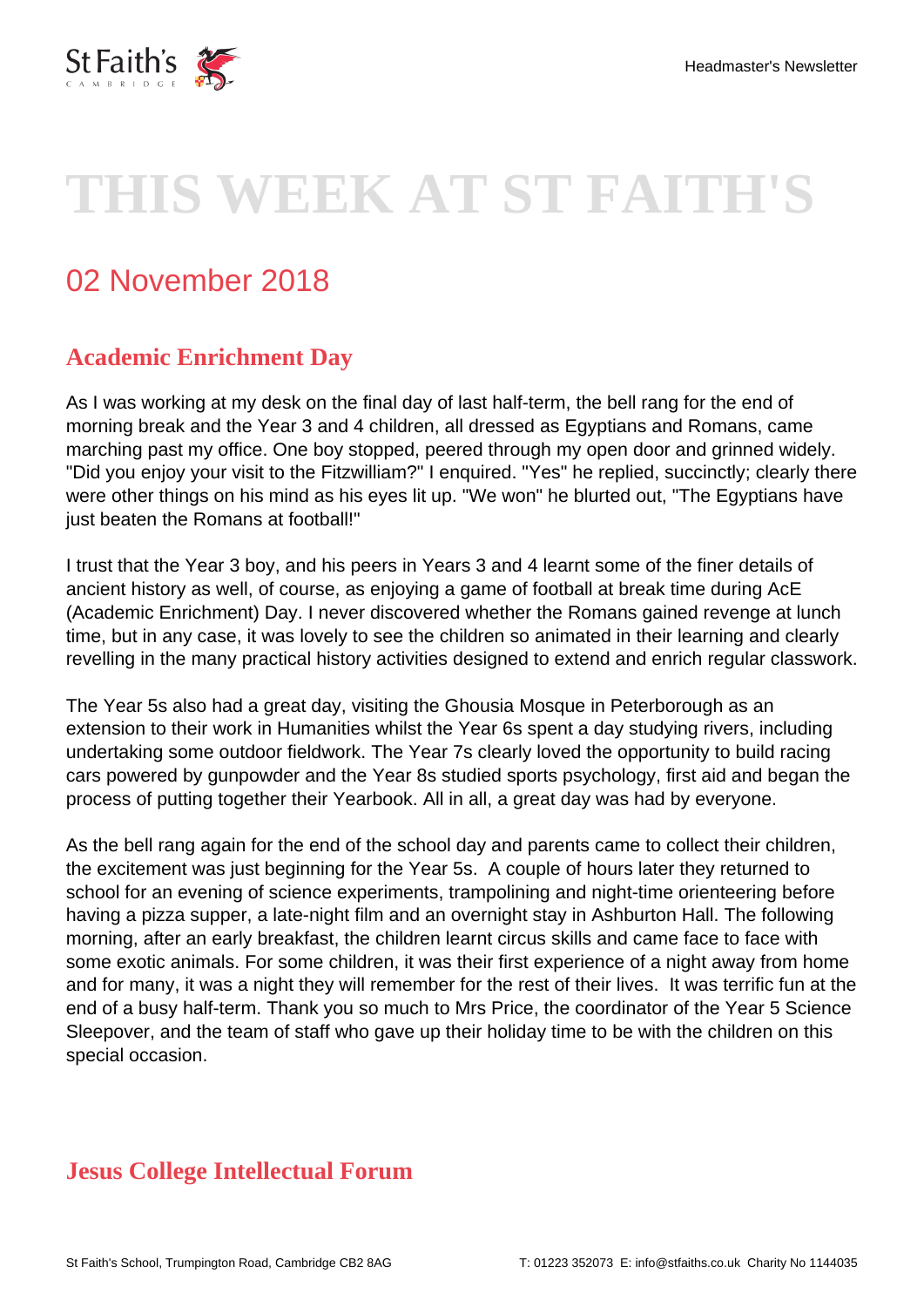

Yesterday Mrs White (Deputy Head Academic) hosted an educational conference at the Jesus College Educational Forum on the theme of 'What should children learn?' The Conference attracted 150 delegates from educational institutions across the UK, who came to hear a range of eminent speakers focus on the school curriculum and the purpose of education. As part of the Conference, Mrs White presented the four dimensional model of education, as described in her recently published book, 'A Good Education'. She was also able to outline how this model explains and informs curriculum innovation at St Faith's. The event programme is included in the Academic section of this newsletter for your information.



#### **The Powers of Persuasion**

Having started the term with a Poetry Recital, the Year 7 English lessons have moved on to developing oral skills and powers of persuasion through a unit of work on speeches and speech writing. The pupils have looked at everything from the rhetorical techniques of the Greeks to speeches that have marked key moments in history, from Elizabeth I addressing her troops at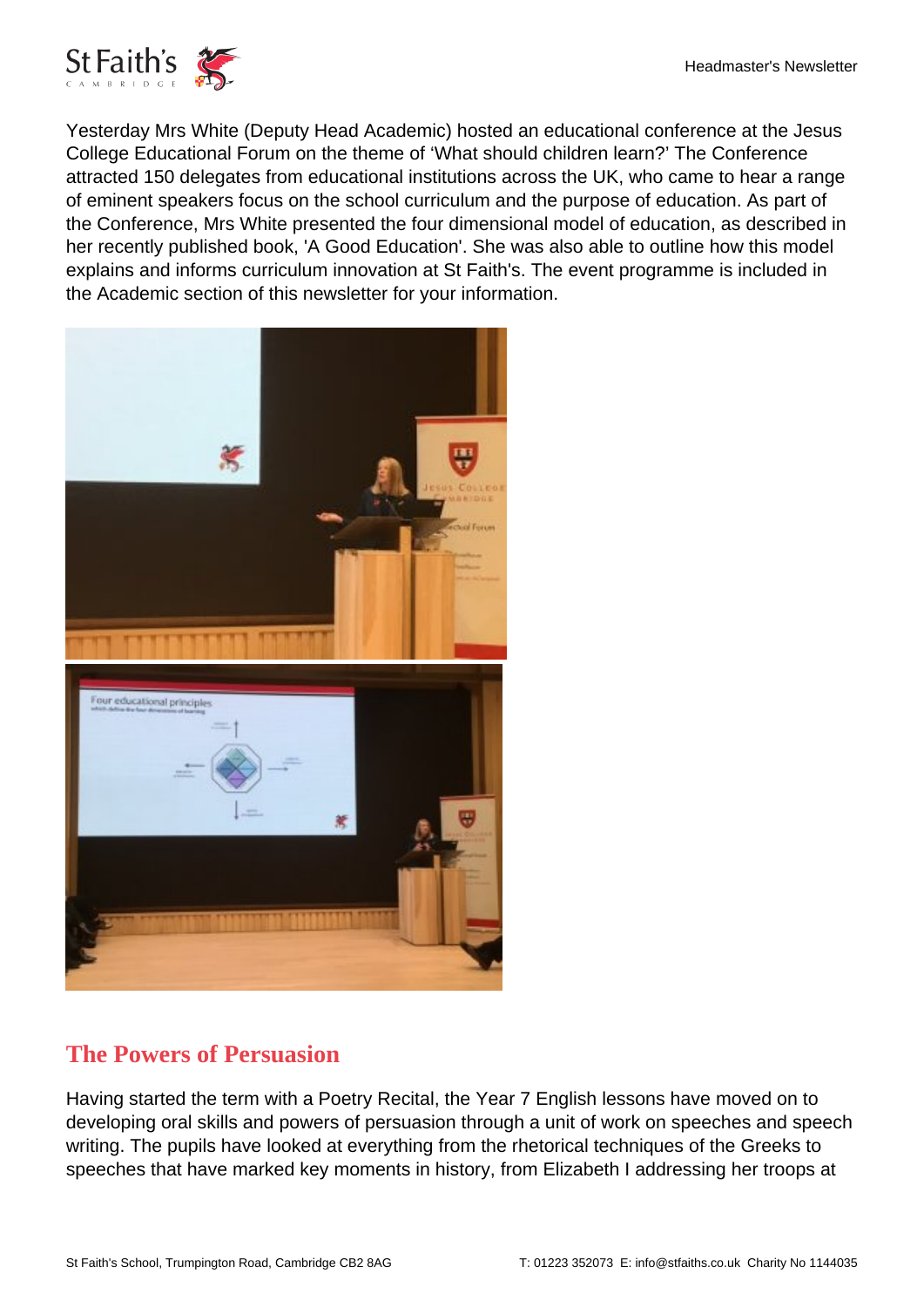

Tilbury, to the war time oratory of Winston Churchill and Kevin Rudd's Apology to the Aboriginal Peoples. The classes were also inspired by Malala and her impassioned desire to make education the right of every child. In response, the children have written speeches about serious issues which they feel are relevant to our world today. In the Academic section of this newsletter are two (unedited) speeches for you to see.

#### **Cycling**

In my effort to use powers of persuasion, please may I remind all St Faith's families who cycle to and from school, not to cycle on the pavement along the school side of Trumpington Road. We have received complaints from a neighbour about our families ignoring the 'no cycling' signs and there is a genuine fear that someone will be seriously hurt if people continue to cycle on this pavement. Thank you.

#### **Food, Glorious Food!**

Over half-term we heard that St Faith's has been shortlisted for the FreeFrom Eating Out Awards in the category of 'Focus on Gluten'. We are the only school in the country to have been shortlisted. Congratulations to Peter Burt, the Catering Manager, and his team. This [link](https://www.freefromeatingoutawards.co.uk/shortlist-18.html) provides details of the awards.

On the subject of food, it was lovely to receive this message from the parents of James in Year 6, who wrote, 'James made Katsu Curry in half term having really loved it at school and he wanted to show Mr Burt his efforts'. Each lunchtime, it is lovely to see the children genuinely enjoying their meals and engaged with the catering staff in talking about the various foods on offer.

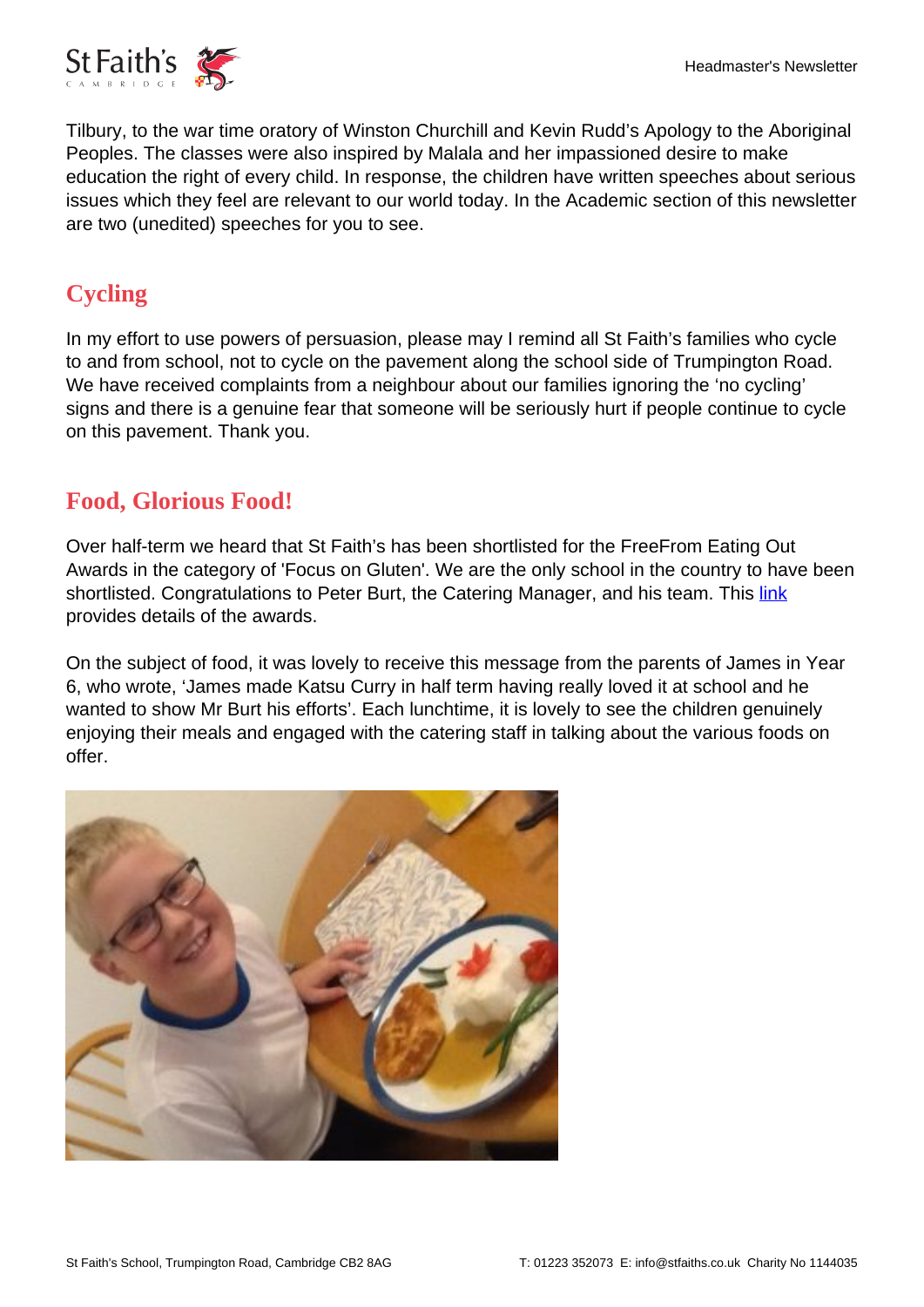



### **Sport**

The girls' hockey teams have been in fine form. Both the U11 and U12 sides have qualified for the Eastern Region finals and the U13 team has gone one step further by qualifying for the national finals, which will be played at Millfield School on 13th November.

The rugby players have also enjoyed success recently. Here are a few photos of the U13 team playing at the Framlingham festival and then, a week later, hosting Thorngrove School, a touring side from Newbury. Many congratulations to the U11 team which won the County Cup on Wednesday, winning all three matches against King's College, St John's and The Perse.

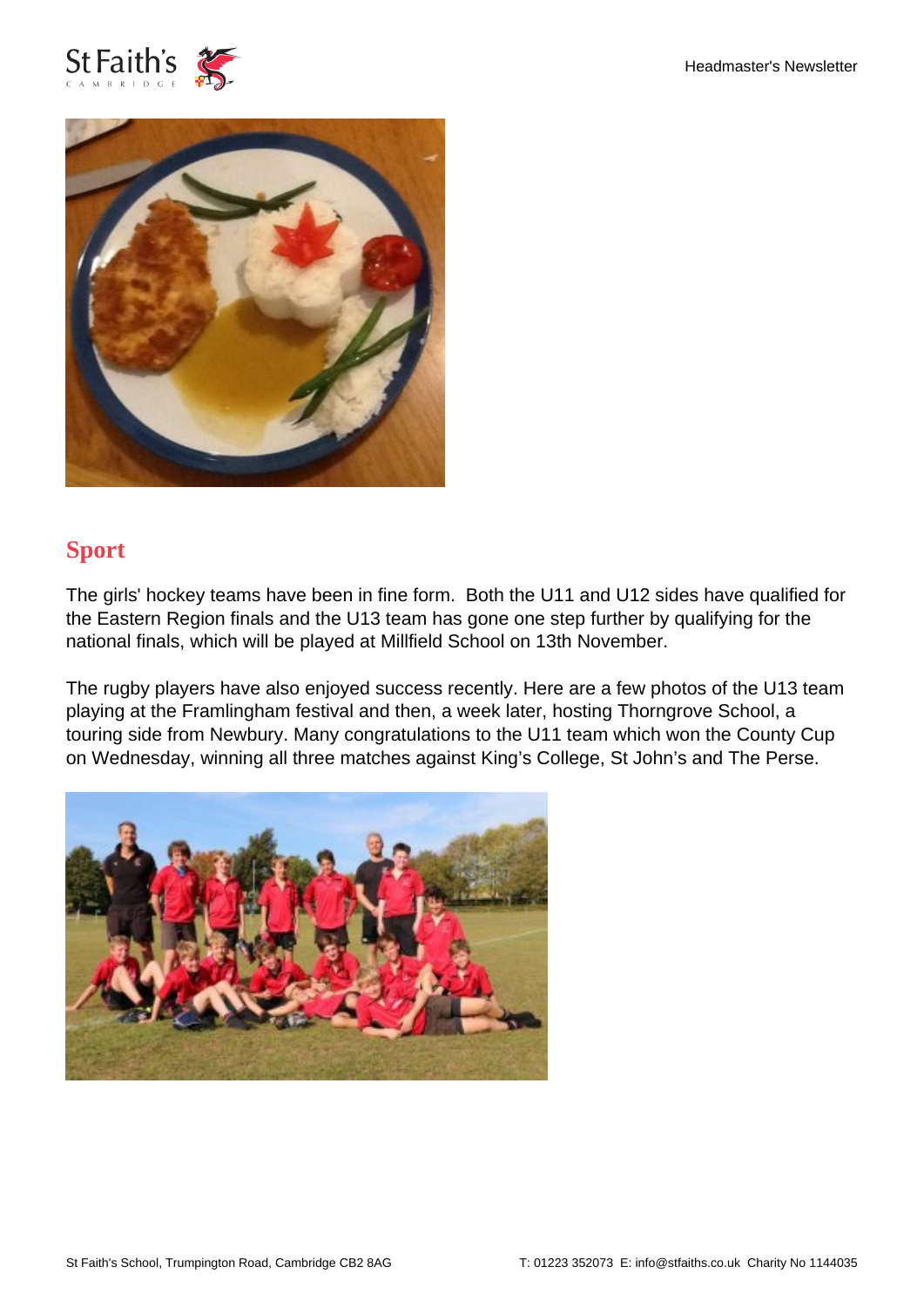





**T[h](https://www.stfaiths.co.uk/wp-content/uploads/2018/11/Golf-e1541156115510.jpg)ank you to every parent and child who entered the St** 

Faith's family golf event at Cambridge Lakes on 13th October and many congratulations to Harry (pictured here) and his father for winning the competition.

Speaking of sport, and in case you haven't seen it already, here is the [link to the new St Faith's](https://www.youtube.com/watch?v=qgLVytB0blo&feature=youtu.be) [sports film](https://www.youtube.com/watch?v=qgLVytB0blo&feature=youtu.be) which was released over half-term. This week, we heard that Old Fidelian, [Tess](https://www.stfaiths.co.uk/profile/tess-howard/) [Howard,](https://www.stfaiths.co.uk/profile/tess-howard/) who is shown in the film as playing for the GB U23 side, has been selected for the main GB hockey squad - many congratulations to Tess.

This week, one Year 3 girl epitomised our 'sport for all' ethos when she told her mother that she won her hockey match 0-0! "Are you sure that you won?" her mother responded. "Oh yes". She continued, "Our teacher said that both teams played so well that we all won!" That's the spirit we like.

#### **Finally…**